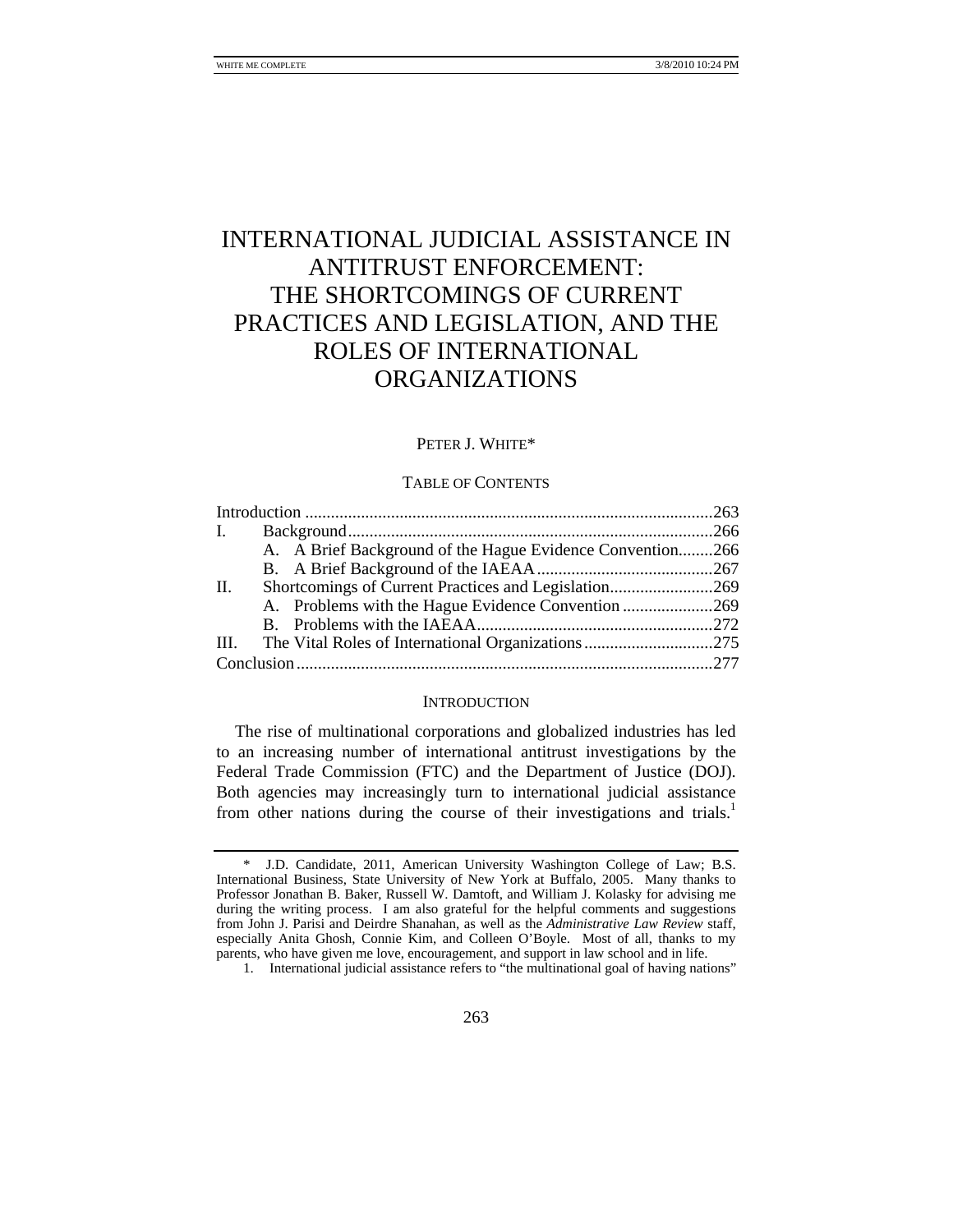Multilateral treaties and domestic legislation have attempted to facilitate cooperation among nations in pursuit of more streamlined international judicial assistance for the United States and foreign nations.

The Hague Convention on the Taking of Evidence Abroad in Civil or Commercial Matters (Hague Evidence Convention)<sup>2</sup> was enacted to facilitate international relations for judicial assistance purposes. Under this treaty, a "judicial authority,"<sup>3</sup> but not an administrative agency, may request judicial assistance from other countries in the form of depositions or document production.<sup>4</sup> To circumvent the "judicial authority" language of the Hague Evidence Convention, administrative agencies may request a federal court to issue orders on the agencies' behalf under the All Writs Act.<sup>5</sup> Administrative agencies may also rely on other treaties containing international judicial assistance provisions,<sup>6</sup> including those in the field of criminal law.<sup>7</sup> In the context of civil antitrust investigations, however, the scope of international judicial assistance provisions is rather limited in that

 3. The Hague Evidence Convention contains no definition for *judicial authority*. Parties must analyze each request on an individual basis, focusing on the function, and not the title or categorization, of the requesting authority*. See, e.g*., DAVID MCCLEAN, INTERNATIONAL JUDICIAL ASSISTANCE 90 (1992) (citing *In re* Letters Rogatory Issued by the Director of Inspection of Government of India, 385 F.2d 1017 (2d Cir. 1967) (deciding that a tax assessment agency in India was not a tribunal entitled to the execution of a letter requesting international judicial assistance in New York)).

 4. *See* Hague Evidence Convention, *supra* note 2, arts. 1–14; *see also* C. Peck Hayne, Jr., Anschuetz*, International Discovery American-Style, and the Hague Evidence Convention*, 19 N.Y.U. J. INT'L L. & POL. 87, 89 (1986) ("Under the Convention, a judicial authority in one country asks a judicial authority in another to obtain specified evidence, such as through the use of depositions or the production of documents." (citing Hague Evidence Convention, *supra* note 2, arts. 1−14)).

 5. The All Writs Act authorizes U.S. federal courts to "issue all writs necessary or appropriate in aid of their respective jurisdictions and agreeable to the usages and principles of law." 28 U.S.C. § 1651 (2006).

 6. As of April 2007, the United States had mutual legal assistance treaties with fiftythree countries. Compliance Week, United States Mutual Legal Assistance Treaties (MLATs), http://www.complianceweek.com/s/documents/MLAT.doc (last visited Aug. 18, 2009).

 7. For example, the Securities and Exchange Commission (SEC) has utilized "criminal" treaties because U.S. federal securities laws are both civil and criminal in nature. Securities Exchange Act, 15 U.S.C. § 78aa (2006) ("Any criminal proceeding may be brought in the district wherein any act or transaction constituting the violation occurred.").

assist each other "in support of their respective . . . tribunals." Karl Schwappach, *The Inter-American Convention on Taking Evidence Abroad: A Functional Comparison with the Hague Convention*, 4 N.Y. INT'L L. REV. 69, 69 (1991) (citing Harry Leroy Jones, *International Judicial Assistance: Procedural Chaos and a Program for Reform*, 62 YALE L.J. 515, 515 (1953)).

 <sup>2.</sup> The Hague Convention on the Taking of Evidence Abroad in Civil or Commercial Matters art. 1, Mar. 18, 1970, 23 U.S.T. 2555, 2557 [hereinafter Hague Evidence Convention] ("In civil or commercial matters a judicial authority of a Contracting State may, in accordance with the provisions of the law of that State, request the competent authority of another Contracting State . . . to obtain evidence, or to perform some other judicial act.").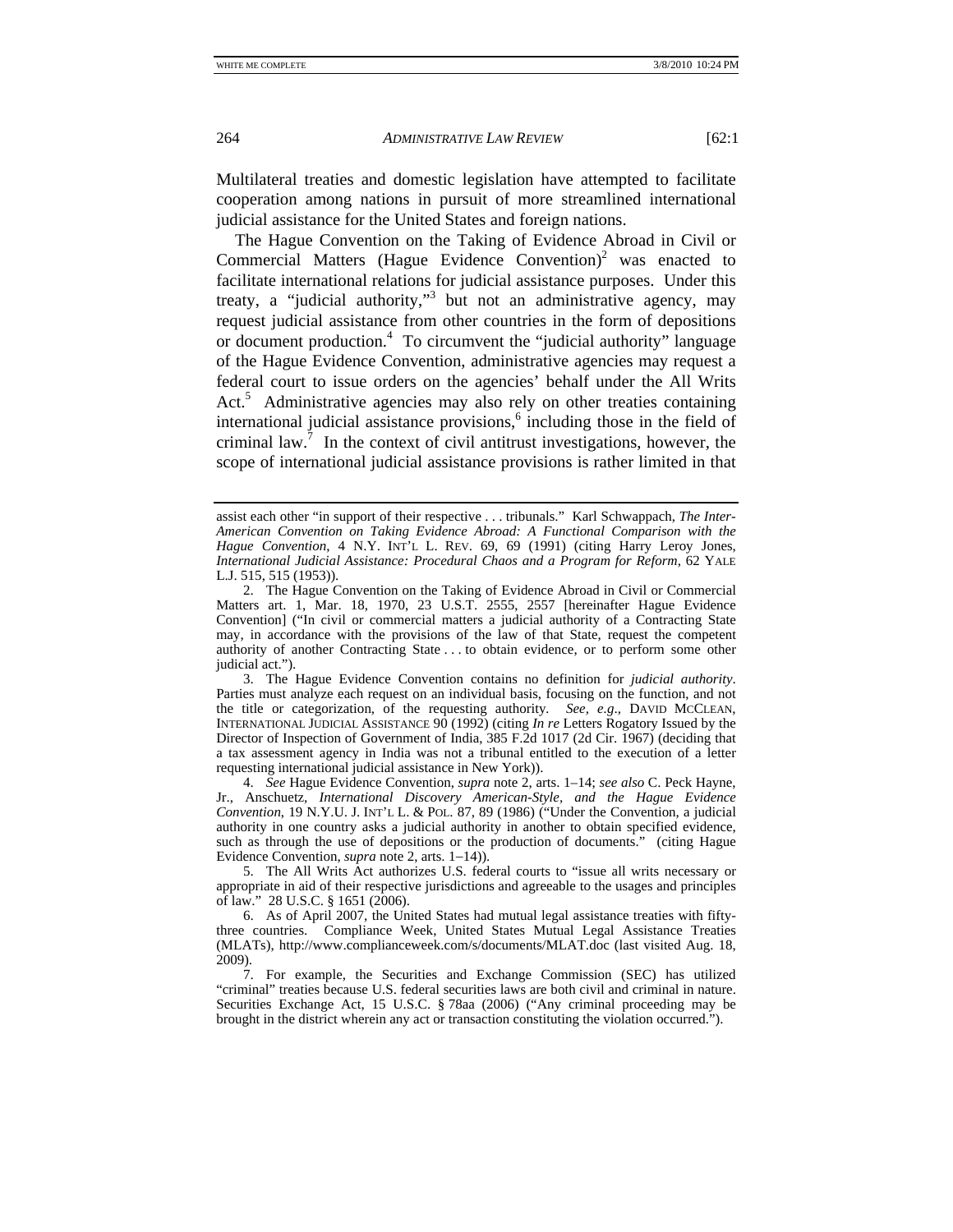they typically cover criminal and not civil violations of antitrust law.<sup>8</sup>

In 1994, Congress responded to this gap in statutory assistance coverage by adopting the International Antitrust Enforcement Assistance Act  $(IAEAA$  or  $Act)$ , which sought to improve access to evidence located abroad for civil antitrust investigations.<sup>10</sup> The Act vests the United States Attorney General's office with the authority to assist foreign nations in procuring evidence relating to an antitrust matter.<sup>11</sup> Further, the IAEAA encourages cooperation with foreign nations through bilateral agreements called antitrust mutual assistance agreements (AMAAs), which allow both the FTC and the DOJ to disclose to foreign antitrust authorities otherwise confidential information to help enforce their antitrust laws.<sup>12</sup> The IAEAA has proven to be largely ineffective, however, as only one AMAA has been formed under the IAEAA, and that agreement is utilized infrequently.<sup>13</sup>

This Recent Development examines the deficiencies of the existing legislation and practices relating to international judicial assistance. Section I provides a background of international judicial assistance procedure as it relates to antitrust law, with a focus on the Hague Evidence Convention and the IAEAA. Section II highlights the shortcomings of current legislation and customs for seeking and providing international judicial assistance. Section III considers the growing roles of international organizations in fostering a greater level of informal communication among antitrust agencies worldwide. These informal channels of communication are necessary to promote cooperation and convergence in an era of everincreasing levels of international antitrust enforcement.

 <sup>8.</sup> *See* William P. Connolly, Note, *Lessons to Be Learned: The Conflict in International Antitrust Law Contrasted with Progress in International Financial Law*, 6 FORDHAM J. CORP. & FIN. L. 207, 209 (2001).

 <sup>9. 15</sup> U.S.C. §§ 6201–6212 (2006).

 <sup>10.</sup> Press Release, FTC, First International Antitrust Assistance Agreement Under New Law Announced by FTC and DOJ (Apr. 17, 1997), http://www.ftc.gov/opa/1997/04/iaeaa.shtm.

 <sup>11. 15</sup> U.S.C. § 6202(a).

 <sup>12.</sup> *Id.* § 6201.

 <sup>13.</sup> *See* William J. Tuttle, Note, *The Return of* Timberlane*? The Fifth Circuit Signals a Return to Restrictive Notions of Extraterritorial Antitrust*, 36 VAND. J. TRANSNAT'L L. 319, 352 (2003) (stating that the 1999 agreement with Australia—the International Antitrust Enforcement Assistance Act's (IAEAA's) only concluded agreement—provides less assistance than what was originally planned in the IAEAA legislation).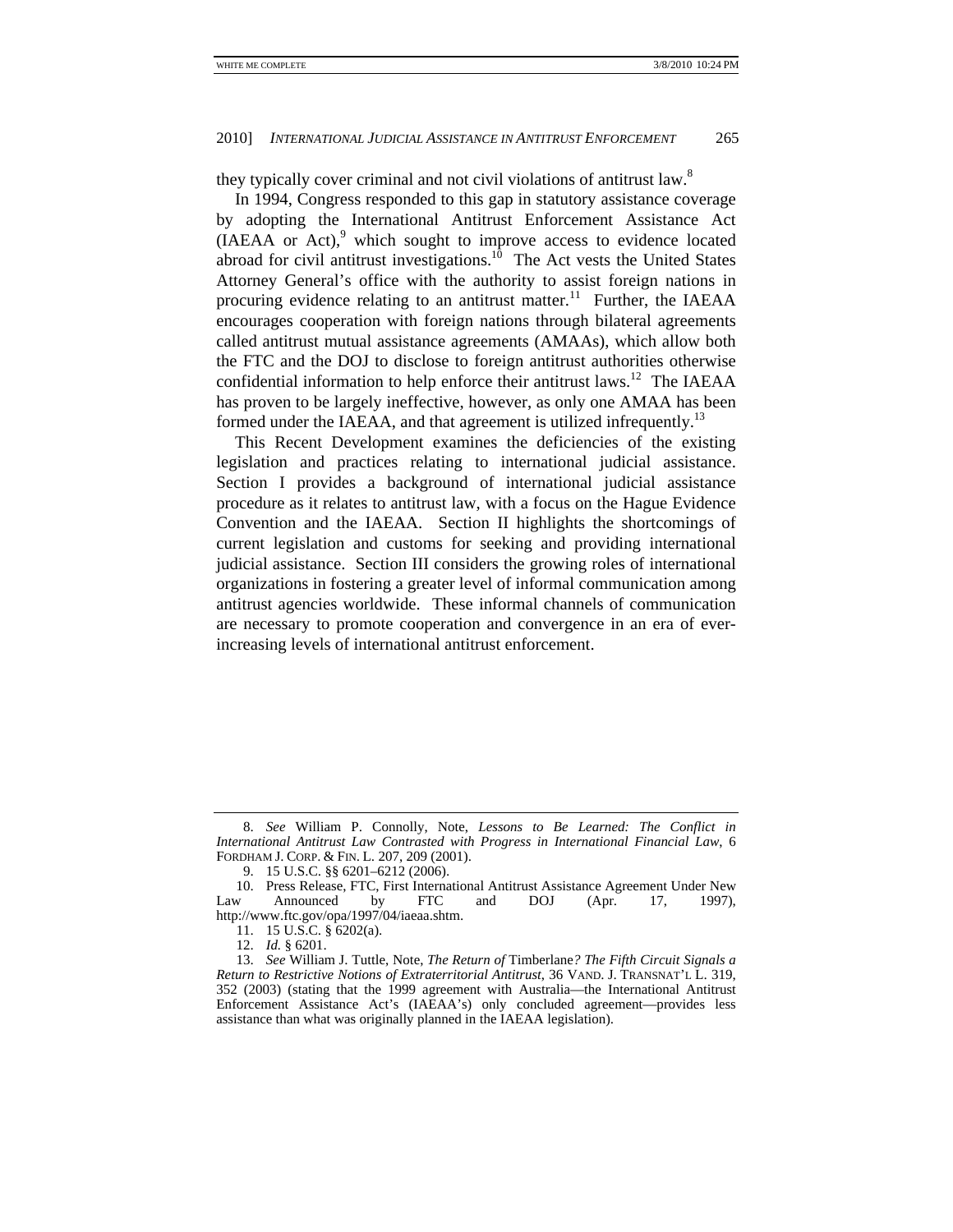## I. BACKGROUND

#### *A. A Brief Background of the Hague Evidence Convention*

The Hague Evidence Convention, one of the most successful of the Hague conventions,<sup>14</sup> states that courts of one country have a right, through a "letter of request"<sup>15</sup> from a central authority,  $\frac{16}{16}$  to obtain evidence or perform some other judicial act through the courts of another country. Courts can exercise this right in judicial proceedings involving civil and commercial matters.<sup>17</sup> When the Hague Evidence Convention was ratified on March 18, 1970, the United States became a party to the treaty in hopes that it would increase levels of international judicial assistance.<sup>18</sup> Some countries, including France and various other civil law countries, had alternative motives, hoping instead that the Hague Evidence Convention would contain the extraterritorial reach of foreign courts during the pretrial discovery phase.<sup>19</sup> Prior to the Hague Evidence Convention, the United States had hoped to increase international judicial assistance by enacting unilateral provisions that would facilitate foreign authorities' ability to obtain evidence from within the United States; however, this did not result in the reciprocity that the United States initially envisioned.<sup>20</sup> The Hague Evidence Convention has since been signed by forty-four nations.<sup>21</sup>

 <sup>14.</sup> *See* MCCLEAN, *supra* note 3, at 86 (attributing the success of the convention to "the continuing review of its operation").

 <sup>15.</sup> A *letter of request* is defined as a "document issued by one court to a foreign court, requesting that the foreign court (1) take evidence from a specific person within the foreign jurisdiction or serve process on an individual or corporation within the foreign jurisdiction, and (2) return the testimony or proof of service for use in a pending case." BLACK'S LAW DICTIONARY 988 (9th ed. 2009).

 <sup>16.</sup> Each contracting state must establish a "Central Authority" and may designate "other authorities." Governments may establish more than one central authority. Typically, nations use the same central authority as the one used in other Hague Conventions dealing with civil procedural matters, such as the Convention on the Service Abroad of Judicial and Extrajudicial Documents in Civil or Commercial Matters. MCCLEAN, *supra* note 3, at 91.

<sup>17</sup>*.* Hague Evidence Convention, *supra* note 2, arts. 1–2.

 <sup>18.</sup> *See* Schwappach, *supra* note 1, at 69 (indicating that the United States was not only a party to the Hague Evidence Convention but also assisted in its drafting).

 <sup>19.</sup> *See* Cynthia D. Wallace, *'Extraterritorial' Discovery: Ongoing Challenges for Antitrust Litigation in an Environment of Global Investment*, 5 J. INT'L ECON. L. 353, 365– 66 (2002) (explaining that pretrial discovery is often restricted by statutes in foreign countries, such as France and Germany, which have no pretrial discovery phase and that the word *pretrial* connotes a "detachment" from the actual case to many civil law practitioners).

 <sup>20.</sup> Letter from William Rogers, Sec'y of State, U.S. Dep't of State, to President Richard M. Nixon (Nov. 9, 1971), *reprinted in* 12 I.L.M. 324 (1973).

 <sup>21.</sup> For an up-to-date list of signatories to the Hague Evidence Convention, see Hague Conference on Private International Law, Status Table for Convention of 18 March 1970 on the Taking of Evidence Abroad in Civil or Commercial Matters. the Taking of Evidence Abroad in Civil or Commercial Matters, http://www.hcch.net/index\_en.php?act=conventions.statusprint&cid=82 (last visited Jan. 24, 2010).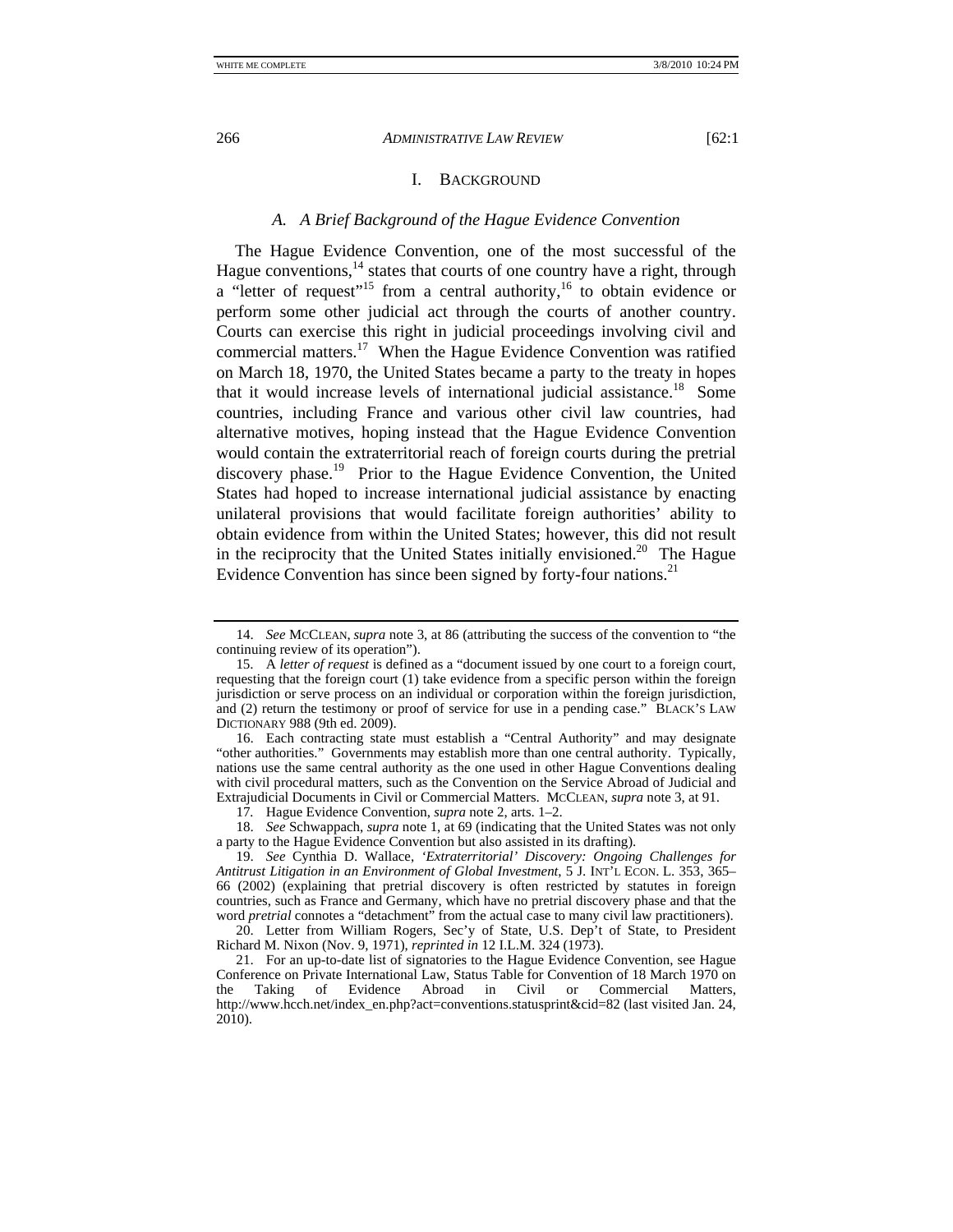## *B. A Brief Background of the IAEAA*

Much of today's antitrust cooperation policy is grounded in comity, a principle requiring consideration of other nations' sovereignty and laws.<sup>22</sup> This cooperation has resulted in numerous mutual legal assistance treaties (MLATs), which are compulsory agreements between the United States and other countries wherein each party agrees to provide legal assistance to the other.<sup>23</sup> Since most MLATs focus on criminal matters, antitrust Since most MLATs focus on criminal matters, antitrust violations, which are predominately recognized as civil matters, do not typically fall under the ambit of  $MLATs.<sup>24</sup>$ 

In the interest of greater cooperation, Congress enacted the IAEAA in 1994 to grant the United States' antitrust authorities more liberal abilities to share investigatory information with other countries' authorities.<sup>25</sup> The IAEAA allows the DOJ and the FTC to share antitrust evidence that they would not have been able to share prior to its enactment.<sup>26</sup>

The IAEAA also permits federal courts to order testimony or evidence from an entity within the court's jurisdiction to assist a foreign antitrust authority in the enforcement of its antitrust laws, so long as the United States has entered into an AMAA with that foreign country.<sup>27</sup> An AMAA

 <sup>22.</sup> Connolly, *supra* note 8, at 209 (characterizing the concept of comity as the balancing of other nations' laws "against the rights of one's own nation").

 <sup>23.</sup> *Id.* A mutual legal assistance treaty (MLAT) is a bilateral treaty that obligates signatory countries to provide assistance to each other by allowing each country a means to access evidence in the foreign country. MLATs have the status of federal law, and they create binding and reciprocal international obligations between the signatory countries. The United States has MLATs with over fifty countries ranging from white-collar crime enforcement to organized crime. SECTION OF ANTITRUST LAW, AM. BAR ASS'N, INTERNATIONAL ANTITRUST COOPERATION HANDBOOK 8–9 (2004) [hereinafter HANDBOOK].

 <sup>24.</sup> Connolly, *supra* note 8, at 209. Some MLATs are only applicable when the underlying offense is a criminal offense in both signatory countries—called a "dual criminality" requirement. Other MLATs, however, only require that the underlying offense be criminal in the country requesting assistance. Therefore, depending on the individual MLAT and the laws of the foreign country, MLATs entered into by the United States may or may not be applicable to antitrust offenses. Criminal liability generally exists in cases involving horizontal agreements between competitors to price fix, bid rig, or allocate markets or customers. Offenders can be imprisoned for these offenses in the United States, Canada, France, Ireland, Germany (for bid rigging), Japan, South Korea, Norway, the Slovak Republic, and the United Kingdom. HANDBOOK, *supra* note 23, at 9 & n.27.

 <sup>25.</sup> MARK R. JOELSON, AN INTERNATIONAL ANTITRUST PRIMER: A GUIDE TO THE OPERATION OF UNITED STATES, EUROPEAN UNION AND OTHER KEY COMPETITION LAWS IN THE GLOBAL ECONOMY 82 (3d ed. 2006). The IAEAA was met with strong support by both political parties as well as the Clinton Administration. It was drafted with input from the business community and took only ten weeks to pass through Congress after introduction. Connolly, *supra* note 8, at 218.

 <sup>26.</sup> The IAEAA defines *antitrust evidence* as anything "obtained in anticipation of, or during the course of, an investigation or proceeding under any of the Federal antitrust laws." 15 U.S.C. § 6211(1) (2006). However, it prohibits the sharing of information "in violation of any legally applicable right or privilege." *Id.* § 6202(d).

<sup>27</sup>*.* JOELSON, *supra* note 25, at 82.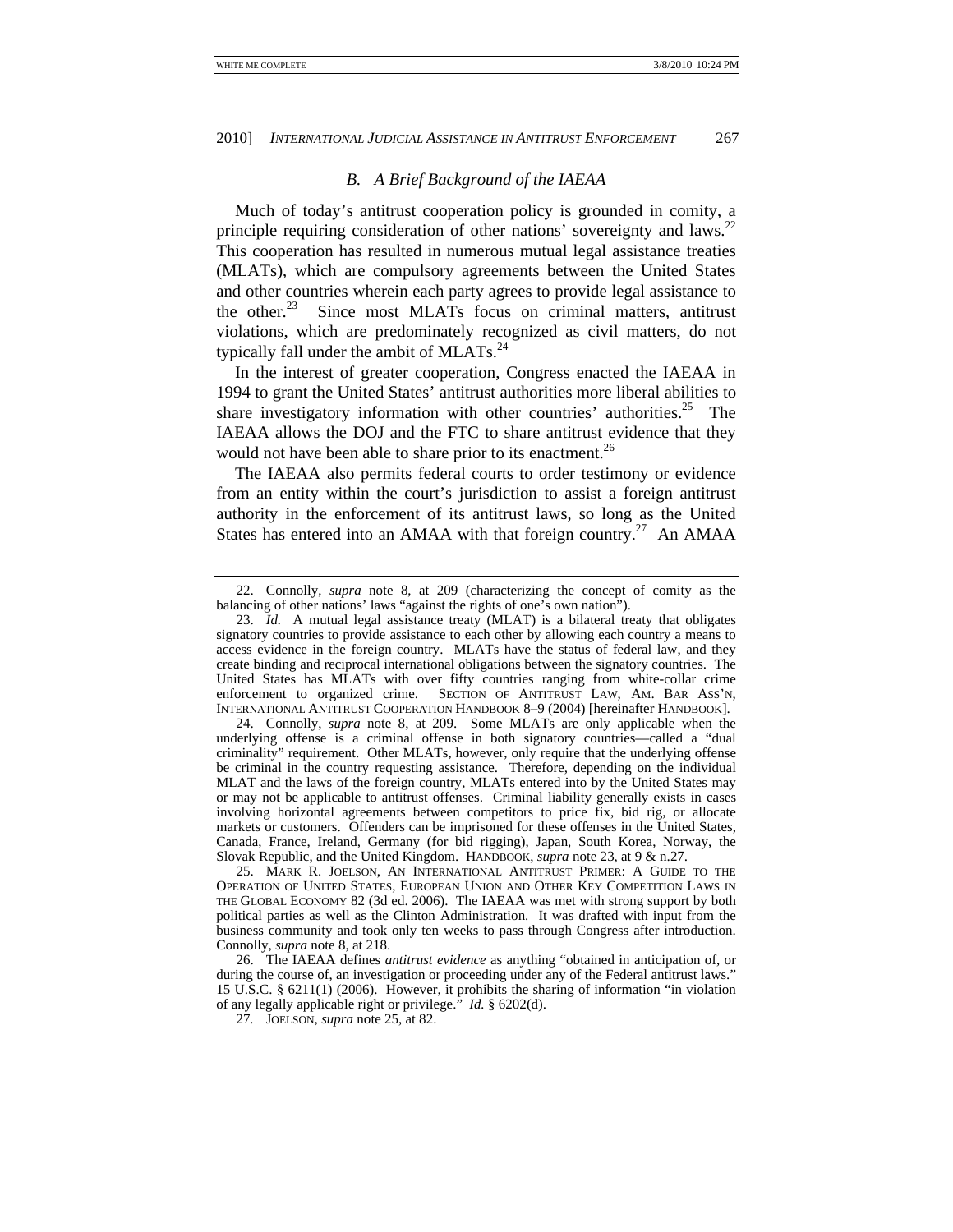is a written agreement between a foreign antitrust authority and the United States which ensures that the United States will provide assistance to the foreign authority comparable to the amount the foreign authority provides to the United States.<sup>28</sup> Without an AMAA, the United States is generally prohibited from sharing with other nations confidential information obtained during an antitrust investigation.<sup>29</sup> Further, the United States may order that the manner in which the testimony or evidence is obtained be in accord with the foreign country's normal practices and procedures.<sup>30</sup> The usefulness of AMAAs as bilateral, interagency agreements stems from the fact that they establish a protocol for international judicial assistance while embodying a desire for improved cooperation between agencies.<sup>31</sup>

An AMAA must provide for equal and reciprocal assistance from the foreign country before any confidential information is shared.<sup>32</sup> The foreign country must assure the United States that it has laws and procedures in place that will ensure the continued confidentiality of the shared information and that it will respect the confidentiality of the shared information to an equal or greater degree than the United States.<sup>33</sup> The United States' antitrust enforcement agencies are allowed to share some information that is deemed agency confidential. $34$  Although Congress intended for the IAEAA to encourage international cooperation in civil and criminal antitrust matters, Australia is the only country ever to enter into an AMAA under the IAEAA.<sup>35</sup>

<sup>28</sup>*. See* Tuttle, *supra* note 13, at 352 (indicating that an exception to the written agreement requirement is available if the Attorney General or the FTC believes that the foreign agency is capable of fulfilling the confidentiality requirements and that it will provide comparable assistance to the United States).

<sup>29</sup>*.* ANTITRUST MODERNIZATION COMM'N, REPORT AND RECOMMENDATIONS 218 (2007) [hereinafter AMC REPORT], http://govinfo.library.unt.edu/amc/report\_recommendation/amc\_final\_report.pdf. Even under the IAEAA, agencies cannot share confidential *business* information, which is protected by statute. They may, however, share confidential *agency* information, which agencies treat as nonpublic, but are not prohibited from disclosing. Examples of confidential agency information include, among others, market definitions, assessments of competitive effects, and the fact that an agency has opened an investigation. John J. Parisi, Int'l Antitrust Div., FTC, Presentation at the Sixth Annual London Conference on EC Competition Law: Enforcement Cooperation Among Antitrust Authorities (May 19, 1999), http://www.ftc.gov/speeches/other/ibc99059911update.shtm (last visited Dec. 2, 2009).

 <sup>30.</sup> JOELSON, *supra* note 25, at 82.

 <sup>31.</sup> HANDBOOK, *supra* note 23, at 47.

 <sup>32. 15</sup> U.S.C. § 6211(2) (2006).

<sup>33</sup>*.* JOELSON, *supra* note 25, at 83.

 <sup>34.</sup> HANDBOOK, *supra* note 23, at 48 (stating that, in addition to certain agency confidential information, publicly filed information and information under the Freedom of Information Act may also be shared).

 <sup>35.</sup> *See* Agreement Between the Government of the United States of America and the Government of Australia on Mutual Antitrust Enforcement Assistance, U.S.-Austl., Apr. 27, 1999, http://www.justice.gov/atr/public/international/docs/usaus7.htm [hereinafter U.S.- Austl. Agreement]; *cf.* JOELSON, *supra* note 25, at 83 (noting that the AMAA between the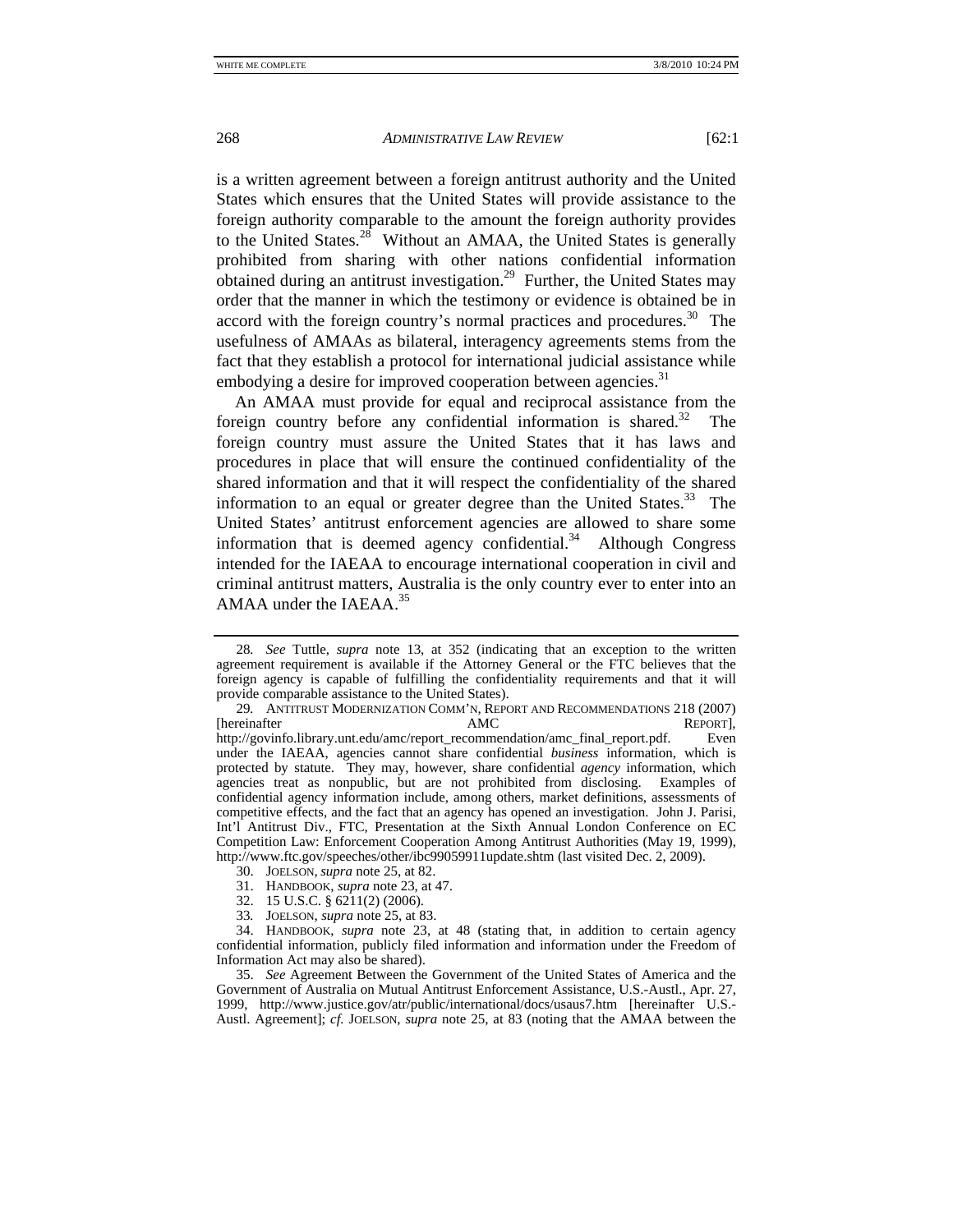#### II. SHORTCOMINGS OF CURRENT PRACTICES AND LEGISLATION

A potential cause of disharmony in the field of international judicial assistance is the notion that extraterritorial discovery infringes upon foreign sovereign interests. $36$  International law recognizes the well-founded principle that a nation is forbidden from seizing documents or taking depositions on foreign soil absent the foreign nation's authorization.<sup>37</sup>

The rise of domestic litigation has resulted in an increasing need to conduct discovery abroad. $3\overline{8}$  Fundamental differences among nations concerning the different methods of discovery have led to conflicts in extraterritorial discovery that remain far from resolved.<sup>39</sup> In particular, the different identities of the evidence gatherer among different countries can be a potential cause of friction for international judicial assistance purposes. In common law countries such as the United States, discovery is conducted by the parties. $40$  In civil law countries, however, discovery is conducted by a court official. $41$  Although the Hague Evidence Convention and the IAEAA sought to standardize procedure and facilitate international judicial assistance, each has shortcomings that have prevented the realization of their purposes.

## *A. Problems with the Hague Evidence Convention*

The Hague Evidence Convention sought to remedy problems in

41. *Id.*

United States and Australia contains a provision requiring the United States to declare whether the information it seeks is in furtherance of a possible criminal proceeding, in which case Australia reserves the right to decline). The Australian antitrust enforcement agency would not have benefited from an MLAT, as Australian competition enforcement is currently in civil, and not criminal, jurisdiction. Antitrust & Trade Law Section, Int'l Bar Ass'n, Submission to the U.S. Antitrust Modernization Committee 20 (Jan. 27, 2006), http://govinfo.library.unt.edu/amc/public\_studies\_fr28902/international\_pdf/060127\_IBA\_ International.pdf.

<sup>36</sup>*. See* Wallace, *supra* note 19, at 356 (explaining that noninterference is a sovereign right protected under international law).

<sup>37</sup>*. See id.* at 357 (noting that United States courts have typically requested that documents be produced in the United States for inspection, thereby avoiding the problem of conducting judicial affairs in a foreign country that might go against the laws in that foreign state). Additionally, by bringing foreign witnesses to the United States, parties may be more confident that the evidence is admissible and was gathered in a method that is familiar to United States courts. INTERNATIONAL LITIGATION: DEFENDING AND SUING FOREIGN PARTIES IN U.S. FEDERAL COURTS 277 (David J. Levy ed., 2003) [hereinafter INTERNATIONAL LITIGATION].

 <sup>38.</sup> INTERNATIONAL LITIGATION, *supra* note 37, at 275.

<sup>39</sup>*. See* Wallace, *supra* note 19, at 391 (explaining that the vast amount of foreign protest and statutes against United States discovery orders attests to the fact that there is still a large amount of disagreement concerning international judicial assistance at the investigational level).

 <sup>40.</sup> INTERNATIONAL LITIGATION, *supra* note 37, at 276.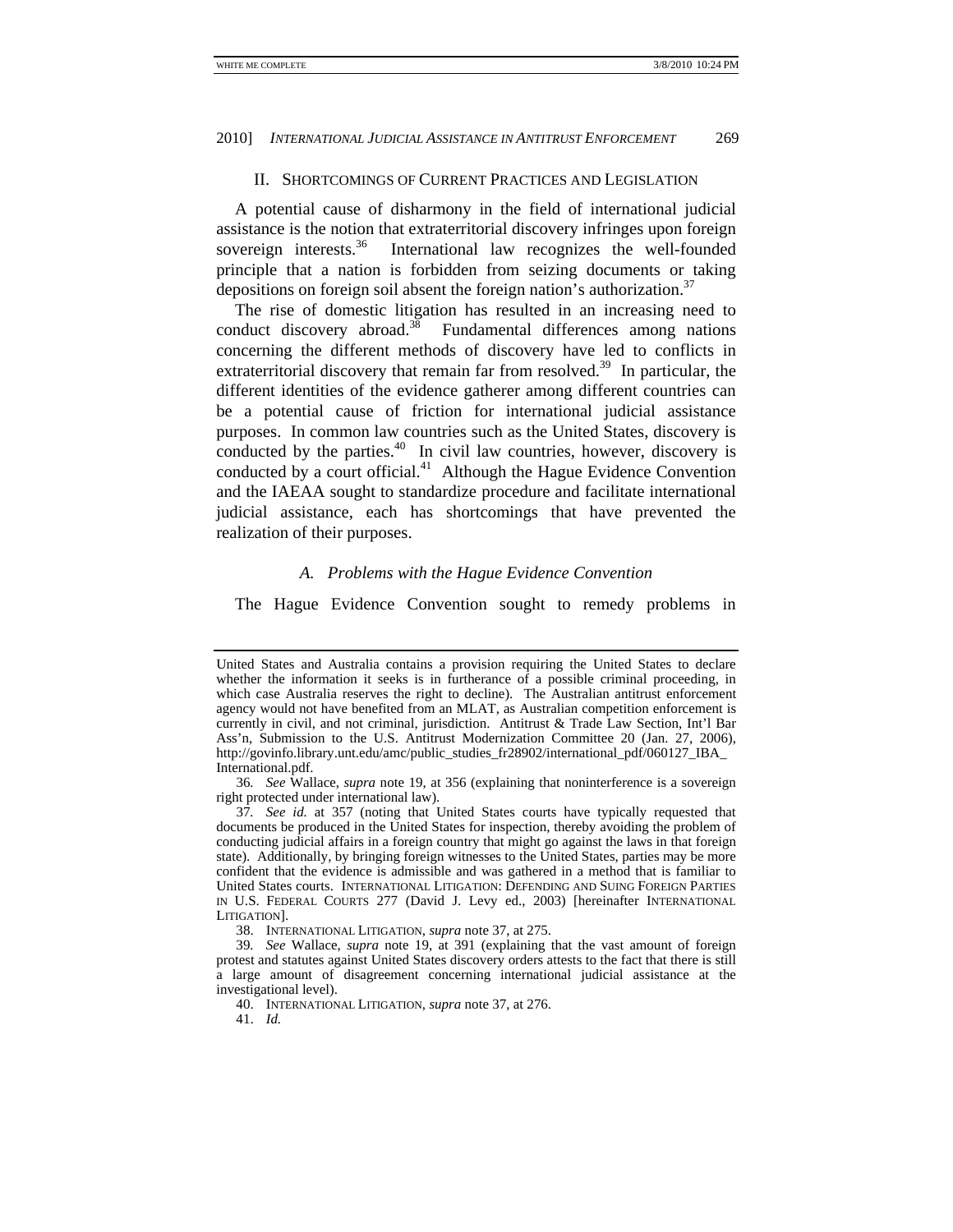international judicial assistance by formalizing international discovery techniques and providing a standardized procedure for executing requests.<sup>42</sup> The Hague Evidence Convention was enacted with two goals in mind: (1) to simplify the process of obtaining evidence abroad, which was of particular concern to the United States, $43$  and (2) to restrict the "'extraterritorial' reach and scope of foreign parties . . . in 'pre-trial' discovery proceedings."<sup>44</sup>

The Hague Evidence Convention, however, was met with opposition from countries like France, Germany, Luxembourg, Norway, and Portugal, all of whom objected to providing evidence for pretrial discovery purposes.<sup>45</sup> The United Kingdom brought about the addition of Article  $23^{46}$ in hopes that it would prevent third-party discovery, which was not allowed under its own restrictive discovery rules but is allowed in the United States.<sup>47</sup> This insertion, however, evolved into allowing signatories<sup>48</sup> to refuse unspecific pretrial discovery requests.49

Other imperfections exist in the Hague Evidence Convention. For example, in *Société Nationale Industrielle Aérospatiale v. United States*  District Court for the Southern District of Iowa,<sup>50</sup> the Supreme Court held that litigants in U.S. courts are not required to invoke the Hague Evidence Convention when seeking evidence from foreign entities.<sup>51</sup> This had an adverse effect on other signatory countries that interpreted this holding to mean that when the United States signs an international agreement, it does

50. 482 U.S. 522 (1987).

<sup>42</sup>*.* HANDBOOK, *supra* note 23, at 17.

<sup>43</sup>*.* Wallace, *supra* note 19, at 364 (stating that one of the Hague Evidence Convention's original objectives was to "facilitate the obtaining of evidence abroad that would otherwise be unobtainable or fraught with foreign government opposition or obstruction").

 <sup>44.</sup> *Id.* at 364–65.

<sup>45</sup>*.* The Hague Evidence Convention may not be used as a precomplaint investigative tool and can only be used by United States antitrust enforcement agencies to the extent that cases brought by the agencies constitute civil, and not penal, litigation. Foreign signatories may consider a case brought by a government agency seeking fines not to be a "civil or commercial matter" and therefore outside of the purview of the Convention. HANDBOOK, *supra* note 23, at 17.

 <sup>46.</sup> Article 23 states that "a contracting state may at the time of signature, ratification or accession, declare that it will not execute Letters of Request issued for the purpose of obtaining pre-trial discovery of documents as known in Common Law countries." Hague Evidence Convention, *supra* note 2, art. 23.

<sup>47</sup>*.* Wallace, *supra* note 19, at 366.

 <sup>48.</sup> See *supra* note 21 for the list of signatories to the Hague Evidence Convention.

<sup>49</sup>*. See* Lawrence Collins, *The Hague Evidence Convention and Discovery: A Serious Misunderstanding?*, 35 INT'L & COMP. L.Q. 765, 772 (1986) (noting that in the United Kingdom, obligations to make discovery do not arise before the close of pleadings, and the requirement for specificity prohibits American-style "fishing expeditions").

<sup>51</sup>*. See id.* at 538 (reviewing the text and history of the Hague Evidence Convention to reach the conclusion that procedures are optional).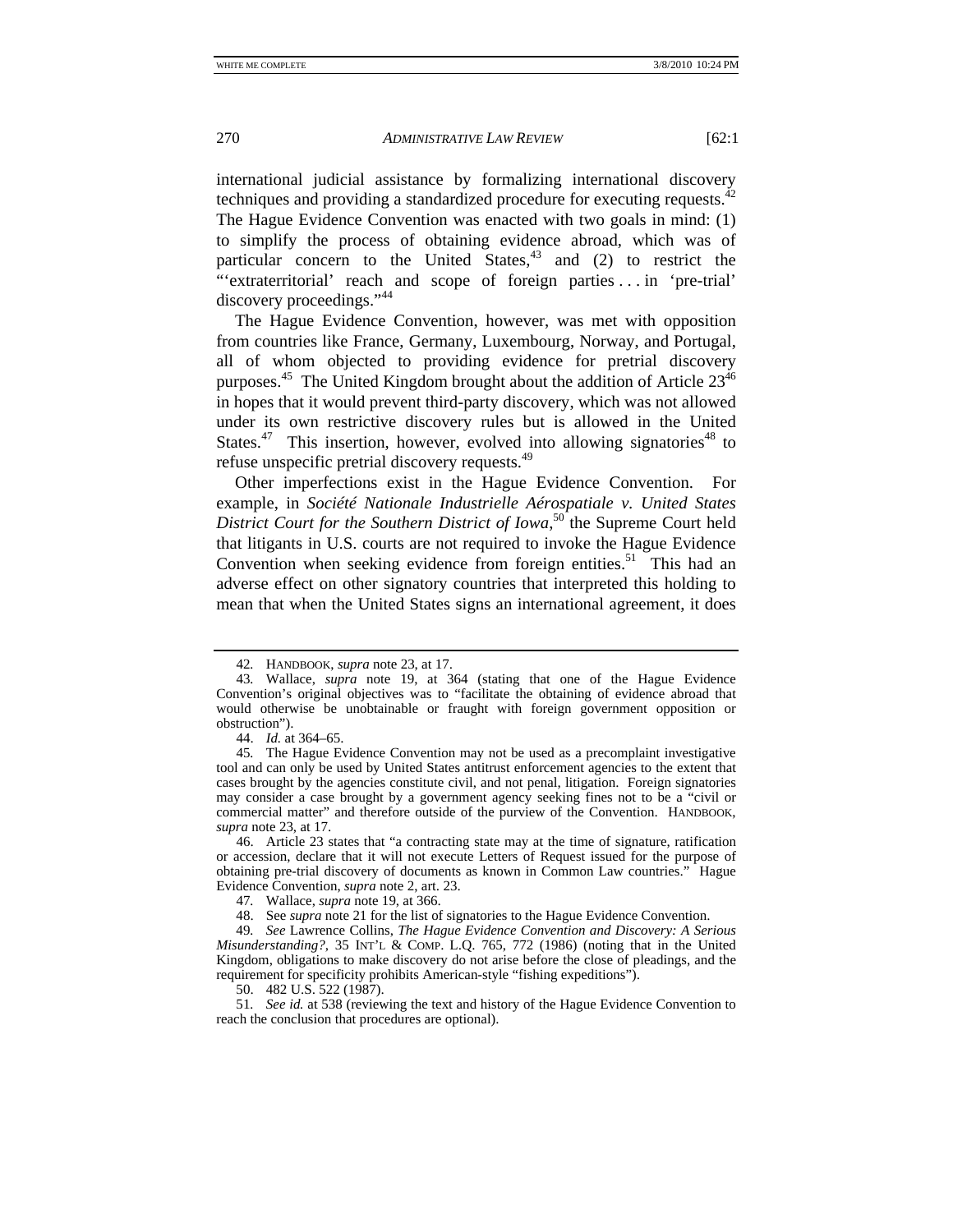not have to honor the agreement.<sup>52</sup> In contrast, French law requires that parties strictly comply with the procedures set forth in the Hague Evidence Convention.<sup>53</sup>

Further, U.S. courts readily rule that discovery methods under the Hague Evidence Convention are ineffective and instead choose to conduct discovery under the Federal Rules of Civil Procedure.<sup>54</sup> However, utilizing the Federal Rules of Civil Procedure for international discovery purposes may violate the sovereignty of foreign states and result in more nations adopting "blocking statutes" to provide greater protection to their citizens.<sup>55</sup> France is one of several countries that has enacted blocking statutes that forbid their nationals from cooperating with unilateral discovery attempts.<sup>56</sup> The French blocking statute<sup>57</sup> was broadly drafted with the intention of prohibiting all discovery not expressly permitted by the Convention and forbidding pretrial discovery in France based only on United States discovery practices.<sup>58</sup> Further, the legislative history of the blocking statute reflects hostility toward the ability of parties under United States law to conduct pretrial discovery without the supervision of a judicial authority, a concept antithetical to French discovery procedure.<sup>59</sup>

In addition, the Hague Evidence Convention is problematic because it

 53. Karim Boulmelh & Eric Borysewicz, *Discovery in France Under the Hague Convention on the Taking of Evidence Abroad in Civil or Commercial Matters*, ALFA INT'L, http://www.alfainternational.com/files/tbl\_s12Publications%5CFileUpload92%5C201%5C Discovery%20in%20France.pdf (last visited January 24, 2010).

54*. See* HANDBOOK, *supra* note 23, at 18 (providing, as an example of international discovery under the Federal Rules of Civil Procedure, a United States court order requiring evidence to be produced no matter where it is located). For two examples of cases where a United States court circumvented the Hague evidence doctrine and instead relied on the Federal Rules of Civil Procedure for international discovery, see *In re* Air Crash Disaster near Roselawn, Ind. on October 31, 1994, 948 F. Supp. 747, 752 (N.D. Ill. 1996) and *In re*  Perrier Bottled Water Litig., 138 F.R.D. 348, 356 (D. Conn. 1991).

55*.* INTERNATIONAL LITIGATION, *supra* note 37, at 283. In addition to blocking statutes, some nations, such as Australia, have "claw-back" provisions, which allow for actions to reduce treble damages awarded by United States courts. Connolly, *supra* note 8, at 215.

56*.* HANDBOOK, *supra* note 23, at 18–19.

 57. Law 80-538 of July 16, 1980, Journal Officiel de la République Française [J.O.] [Official Gazette of France], July 17, 1980, p. 1799.

58*.* Bate C. Toms III, *The French Response to the Extraterritorial Application of United States Antitrust Laws*, 15 INT'L LAW. 585, 596 (1981).

59*. Id.*

 <sup>52.</sup> *See* Keith Y. Cohan, Note, *The Need for a Refined Balancing Approach when American Discovery Orders Demand the Violation of Foreign Law*, 87 TEX. L. REV. 1009, 1028–29 (2009) (asserting that this holding may have lowered the value of international agreements with the United States altogether). The principles in the *Aérospatiale* holding were closely related to those specified in the Restatement of Foreign Relations Law of the United States, which admits exclusive use of the Hague Evidence Convention only where the discovery cannot be carried out on United States soil or where evidence is sought from nonparties to a litigation who reside in another contracting state. RESTATEMENT (THIRD) OF FOREIGN RELATIONS LAW OF THE UNITED STATES § 473 (1987).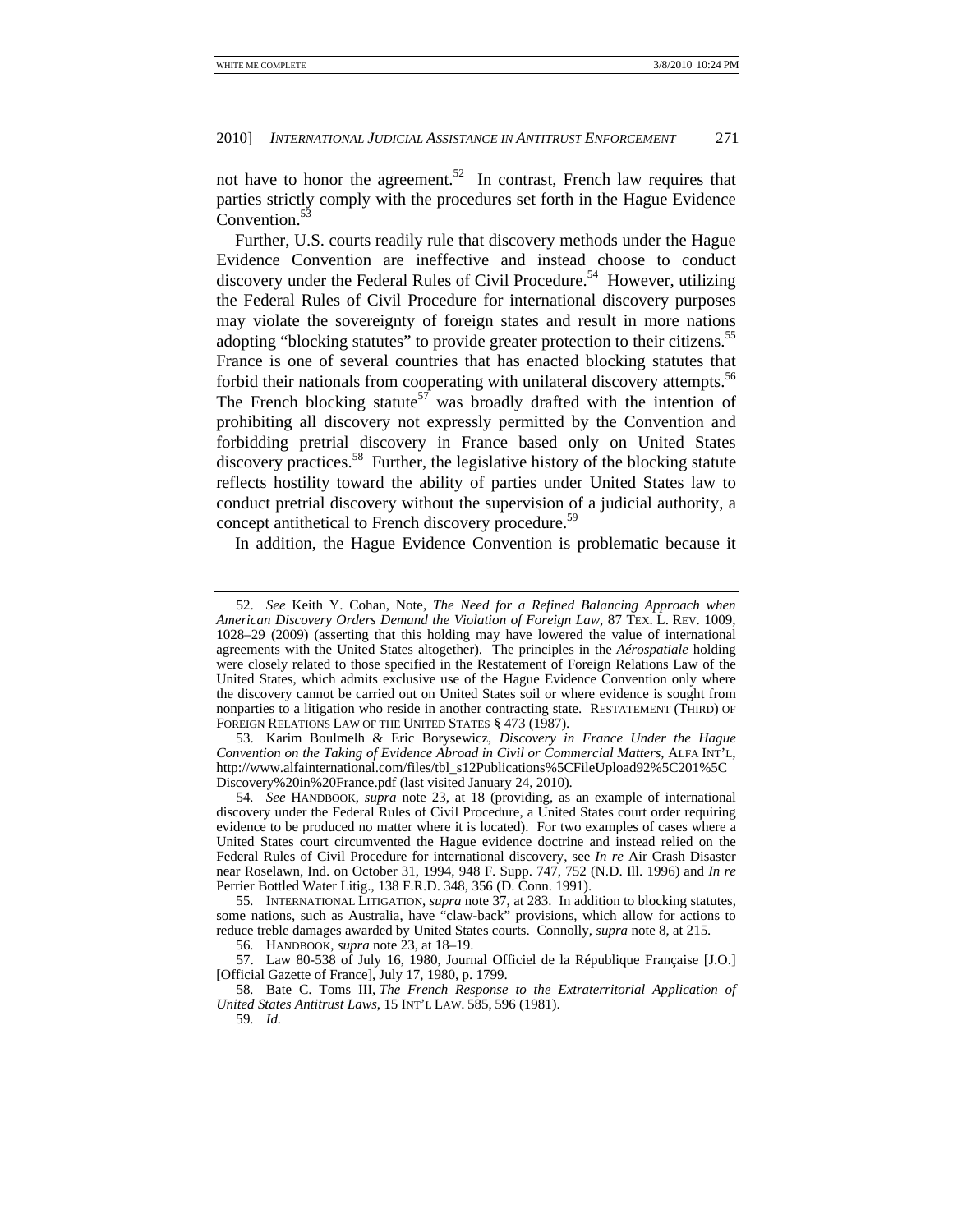allows only a "judicial authority" to make requests under their provisions. $60$ Courts and tribunals are considered "judicial authorities" under the Hague Evidence Convention, but executive authorities, legislative bodies, and administrative agencies are not. $61$  When seeking to compel discovery abroad, administrative agencies can satisfy the "judicial authority" requirement in the Hague Evidence Convention by obtaining a court  $\overline{\text{order}}^{62}$ 

# *B. Problems with the IAEAA*

In an attempt to fill this gap in authority to compel discovery abroad, the United States and various foreign antitrust authorities entered into antitrust cooperation agreements (ACAs), which are bilateral, interagency agreements and are strictly used as antitrust enforcement tools.<sup>63</sup> ACAs typically commit antitrust authorities to providing information already in their possession upon request, as well as providing information voluntarily, but they do not override laws prohibiting the sharing of some confidential information.64 The IAEAA, however, enabled the FTC and the DOJ to enter into AMAAs, which are similar to ACAs but authorize a greater level of cooperation.65 AMAAs, unlike ACAs, enable the sharing of some confidential information that would otherwise be subject to legal prohibitions.<sup>66</sup>

Although the IAEAA was initially heralded as groundbreaking legislation, $67$  the fact that only one AMAA has been implemented suggests

 64. To circumvent confidentiality laws, parties are often asked to waive the protections governing materials received in connection with a merger review. As a result of such waivers, the United States and the EC have been able to coordinate their merger reviews of numerous international transactions including AOL–Time Warner, MCI–WorldCom, Boeing–Hughes, AstraZeneca–Novartis, GE–Honeywell, and Metso–Sveldala. *Id.* at 40–41. Antitrust cooperation agreements (ACAs) are generally best suited for investigative cooperation whereas MLATs are typically best suited for accessing foreign-based evidence. However, because many international agreements are loose commitments and not binding engagements, the "requested state"—i.e., the jurisdiction providing the assistance—may not be strictly obligated to provide the assistance. HANDBOOK, *supra* note 23, at 12.

66. *Id.* at 48.

67*.* Attorney General Janet Reno, Senator Howard Metzenbaum, Representative Jack Brooks & Assistant Attorney General Anne Bingaman, News Conference for the Introduction of the International Antitrust Enforcement Assistance Act of 1994 (June 13,

<sup>60</sup>*. See supra* note 2 and accompanying text.

<sup>61</sup>*.* Hague Evidence Convention, *supra* note 2, arts. 1, 6.

 <sup>62.</sup> Peter Q. Noack, Comment, *West German Bank Secrecy: A Barrier to SEC Insider Trading Investigations*, 20 U.C. DAVIS L. REV. 609, 641 (1987) (noting that administrative agencies must obtain court orders because their own investigative subpoenas do not authorize foreign discovery).

<sup>63</sup>*.* The United States antitrust enforcement agencies have entered into formal bilateral agreements with antitrust authorities in Brazil, Canada, Germany, Israel, Japan, Mexico, Australia, and the EC. HANDBOOK, *supra* note 23, at 38–39.

<sup>65</sup>*. Id.* at 47.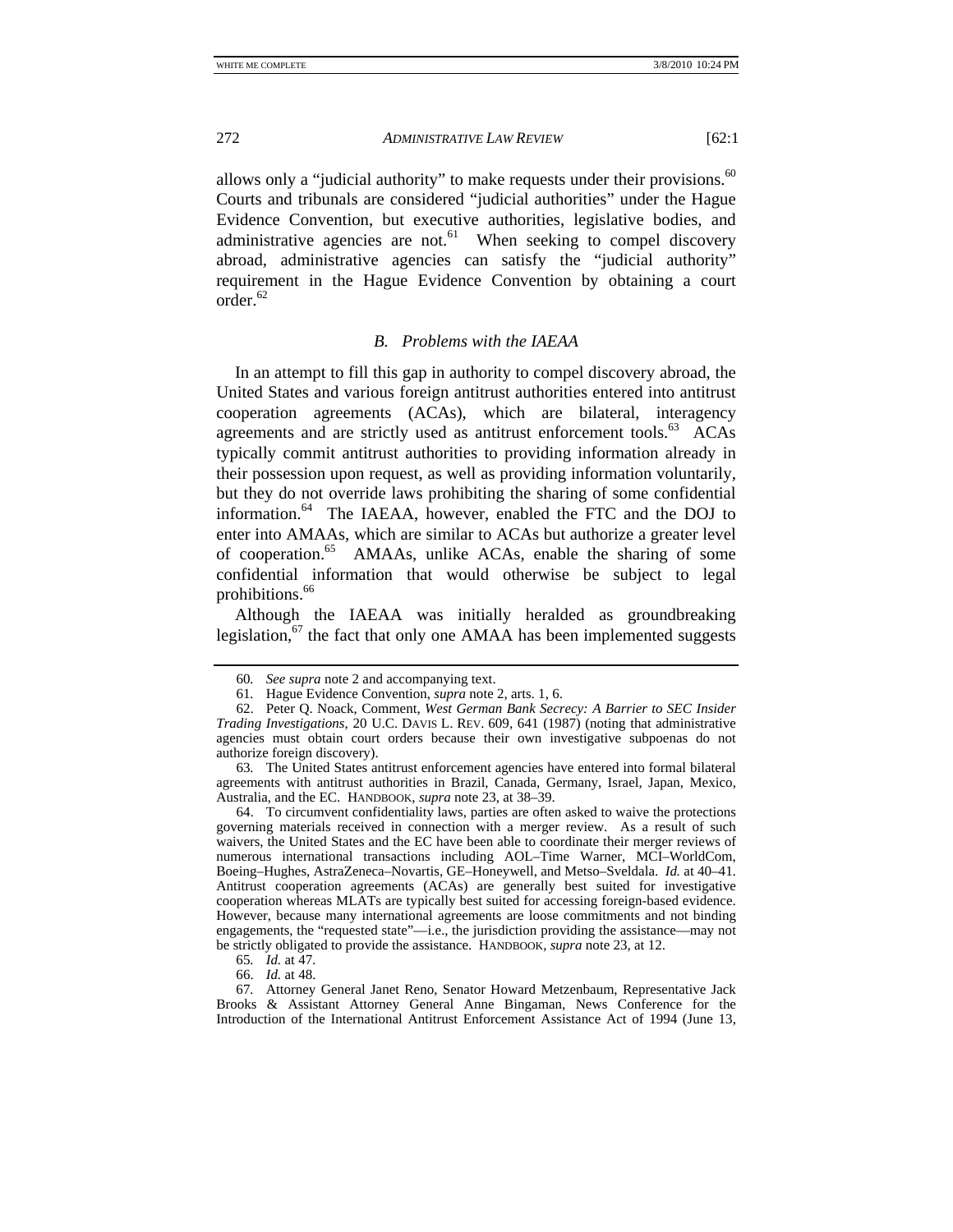that the legislation may lack efficacy. $68$  When the legislation first passed, several jurisdictions, including Japan, the European Union, and Britain,<sup>69</sup> voiced their criticisms of the Act.<sup>70</sup>

The European Union's concern with the IAEAA was based on Article 20 of Regulation 17 of the European Community Treaty. Under Article 20 of the European Community Treaty, members can only use information acquired during antitrust investigations for the purposes for which it was acquired.71 Because foreign authorities are not mentioned in Regulation 17, providing the United States with confidential information through an AMAA would be prohibited, and the EC was reluctant to revise Regulation 17 to allow for such sharing of confidential information.<sup>72</sup>

Another problem with the IAEAA is that it does not require a jurisdictional analysis prior to issuing a request for information.<sup>73</sup> In the absence of an AMAA under the IAEAA, administrative agencies must obtain a court order from a federal court,  $74$  which sometimes proves successful for the agencies but can result in delays.<sup>75</sup>

 73. Won Ki Kim, *The Extraterritorial Application of U.S. Antitrust Law and its Adoption in Korea*, 7 SING. J. INT'L & COMP. L. 386, 397–98 (explaining that under the IAEAA, invasive discovery orders could be issued without first conducting a jurisdictional analysis and without "balancing relevant considerations of effects, comity, economic impact, and international interests").

74*.* A federal court has the authority to issue such orders under the All Writs Act.28 U.S.C. § 1651 (2006). Japan has advised the United States that it requires a court order and special deposition visas, and that it will not accept orders issued by administrative law judges. Additionally, Japan does not permit telephone depositions. *Obtaining Evidence in Japan*, *in* 740 LITIGATION AND ADMINISTRATIVE PRACTICE COURSE HANDBOOK SERIES 27, 30 (Practising Law Inst. 2006).

75*.* For two examples of cases in which the United States utilized this method to obtain evidence, see CFTC v. Nahas, 738 F.2d 487 (D.C. Cir. 1984) and FTC v. Compagnie de Saint Gobain-Pont-a-Mousson, 636 F.2d 1300 (D.C. Cir. 1980). Congress decided that the FTC and the Internal Revenue Service (IRS) should be authorized to issue investigative demands in foreign states in a manner congruent with the service-of-process provisions of Rule 4 of the Federal Rules of Civil Procedure. See 15 U.S.C. § 57b-1 (2006) for the statute regarding the FTC and 26 U.S.C. § 982 (2006) for the statute pertaining to the IRS. *U.S. Department of State Circular: Preparation of Letters Rogatory*, *in* 739 LITIGATION AND

<sup>1994) (</sup>transcript available from the Federal News Service).

 <sup>68.</sup> It took three years after the enactment of the IAEAA for the Australian AMAA, the first and only AMAA, to be implemented. *See* JOELSON, *supra* note 25, at 83.

 <sup>69.</sup> Robert Rice, *Rebuff for U.S. over Antitrust Stance—Draft Guidelines on Jurisdiction Outside the Country Are Unpopular with Other Governments*, FIN. TIMES (London), Mar. 7, 1995, at 13. Another grounds for international distrust of the IAEAA is that requests under the IAEAA are made on a case-by-case basis and can be denied by the DOJ or FTC. This allowed for the interpretation of the Act as having an attitude of "we will get what we can and move on." Connolly, *supra* note 8, at 228.

<sup>70</sup>*.* Connolly, *supra* note 8, at 228–29.

 <sup>71.</sup> *U.S. Antitrust Bill and the EC*, BUS. L. EUR., Sept. 14, 1994, at 2.

 <sup>72.</sup> *Id.* In 1998, after witnessing the lack of success of the IAEAA, Charles Stark, Chief of the Foreign Commerce Division of the Antitrust Department of the DOJ, indicated that many nations still needed legislation allowing them to enter into agreements such as AMAAs. Connolly, *supra* note 8, at 225.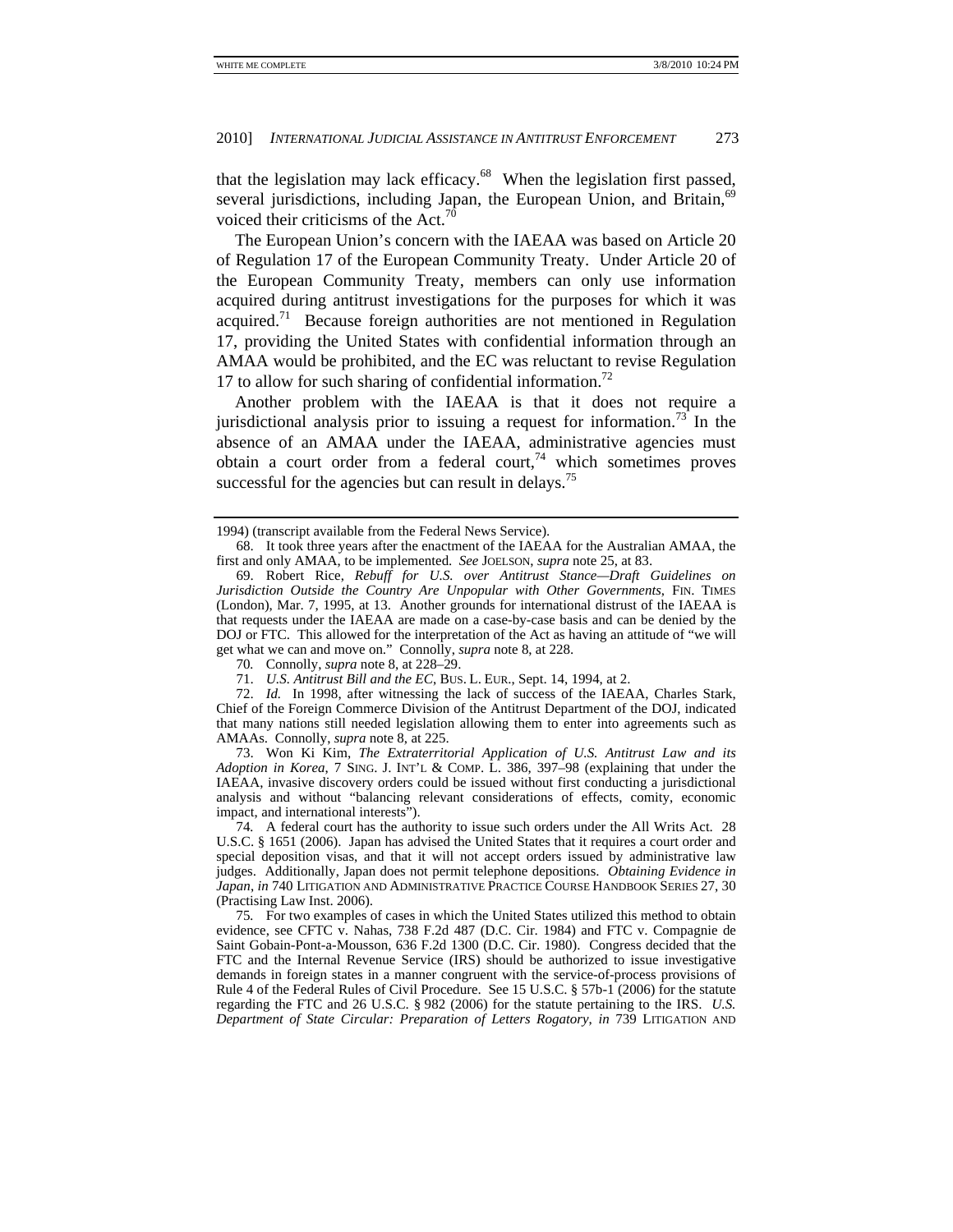Foreign authorities may feel that AMAAs require them to allow the United States to use AMAA-obtained confidential information outside of antitrust enforcement. This reluctance to enter into AMAAs might stem from two provisions currently contained in the IAEAA.<sup>76</sup> First, the IAEAA contains a provision that requires parties to enter into AMAAs on a reciprocal basis, with the foreign authority having comparable rights and obligations as the United States.<sup>77</sup> Second, the AMAA allows foreign authorities to request permission from United States officials to use confidential information for non-antitrust-enforcement purposes.<sup>78</sup>

The reciprocity requirement allows for the interpretation that the foreign authority must provide a similar means for the United States to request permission to use confidential information for non-antitrust-enforcement purposes.<sup>79</sup> The Antitrust Modernization Commission<sup>80</sup> believes that these two provisions explain the paucity of foreign agencies' entrance into AMAAs with the United States because foreign agencies may not want to offer a mechanism for the United States to request permission to use the information for non-antitrust-enforcement purposes.<sup>81</sup>

The Antitrust Modernization Commission has recommended that the IAEAA be amended to "clarify that it does not require that Antitrust Mutual Assistance Agreements include a provision allowing non-antitrust use of information obtained pursuant to an AMAA."<sup>82</sup> If foreign agencies are dissuaded from entering into AMAAs out of fear that their information will be used for non-antitrust purposes, an amendment to the IAEAA could clarify this issue. The amendment would state that AMAAs are not

82. *Id*.

ADMINISTRATIVE PRACTICE COURSE HANDBOOK SERIES 1037, 1040 (Practising Law Inst. 2006).

<sup>76</sup>*.* AMC REPORT, *supra* note 29, at 218 (arguing that the combination of two particular provisions in the IAEAA appears to have impeded foreign jurisdictions from entering into AMAAs with the United States because they are not willing to allow the possibility of non-antitrust uses of information).

<sup>77</sup>*.* 15 U.S.C. § 6211(2)(A) (2006) ("An assurance that the foreign antitrust authority will provide to the Attorney General and the Commission assistance that is comparable in scope to the assistance the Attorney General and the Commission provide under such agreement or such memorandum.").

<sup>78</sup>*. Id.* § 6211(2)(E)(ii) (noting that information may be released "with respect to a specified disclosure or use requested by a foreign antitrust authority and essential to a significant law enforcement objective, in accordance with the prior written consent that the Attorney General or the Commission").

 <sup>79.</sup> *Id.*

 <sup>80.</sup> The Antitrust Modernization Commission is a twelve-member bipartisan commission created by Congress in 2002 to determine whether United States antitrust law needs modernization and to make recommendations. The Commission obtained the views of interested parties and issued its report and recommendations to Congress and the President in April 2007. Antitrust Modernization Commission Act of 2002, Pub. L. No. 107-273, § 11053, 116 Stat. 1856, 1856 (2002).

<sup>81</sup>*.* AMC REPORT, *supra* note 29, at 218.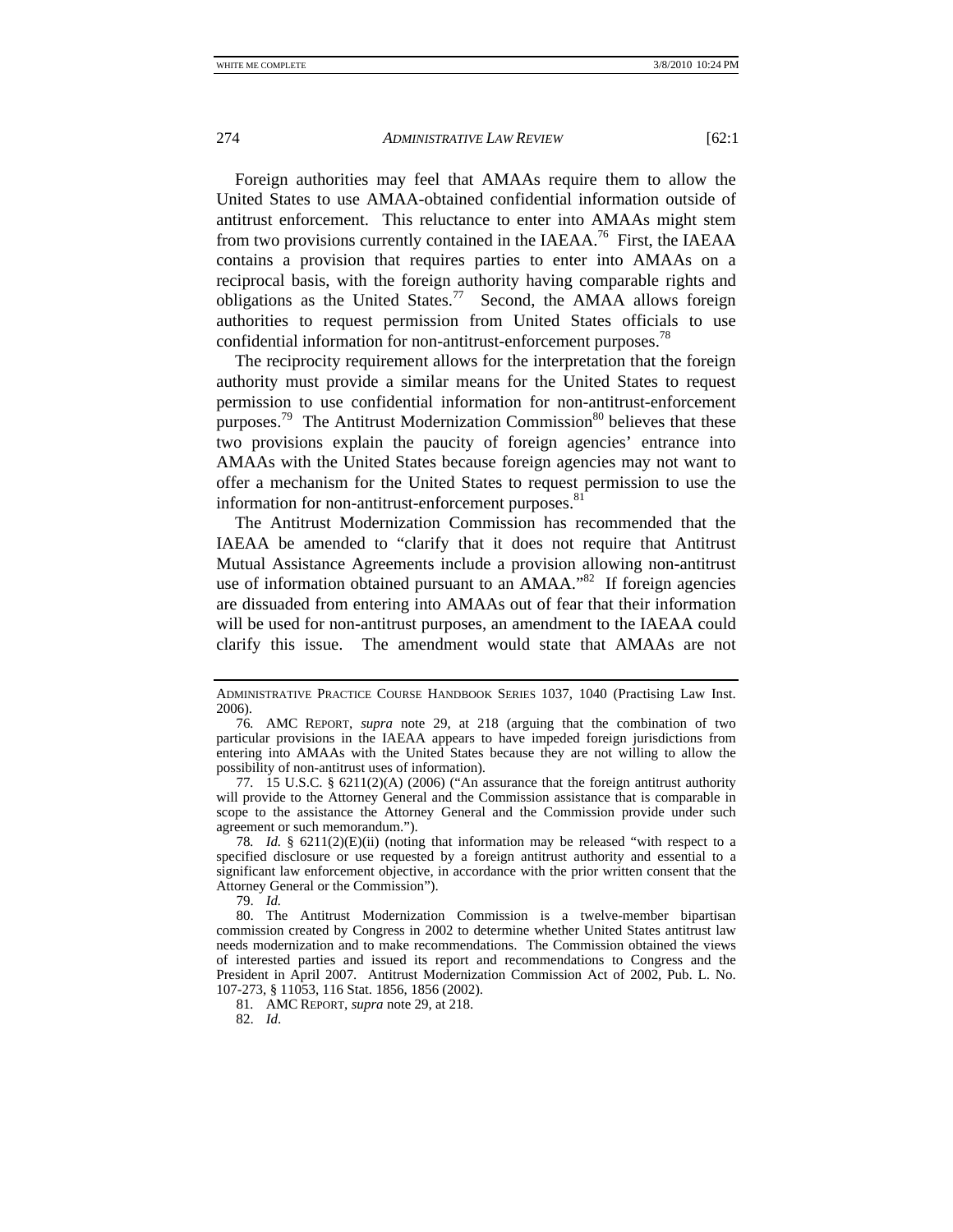required to contain a provision allowing non-antitrust use of information, which could result in more countries entering into these agreements with United States agencies.<sup>83</sup> If the IAEAA is amended so as to clarify "that downstream disclosure of antitrust evidence for non-antitrust purposes is not a mandatory requirement," a foreign antitrust agency could still "grant" the "right" to the United States if it so chooses.<sup>84</sup>

## III. THE VITAL ROLES OF INTERNATIONAL ORGANIZATIONS

One possible explanation for the lack of AMAAs under the IAEAA is that administrative agencies might prefer to utilize alternative means for securing international judicial assistance. $85$  For example, the United States has cooperated significantly with the European Union, its Member States, Canada, and other countries in merger investigations.<sup>86</sup> International organizations, such as the Organization for Economic Co-operation and Development  $(OECD)^{87}$  and the International Competition Network  $(ICN)$ ,<sup>88</sup> provide a framework for this type of cooperation among the

85*. See* Section of Antitrust Law, Am. Bar Ass'n, Comments in Response to the Antitrust Modernization Commission's Request for Public Comment Regarding International Cooperation: Are There Technical or Procedural Changes that the United States Could Implement to Facilitate Further Coordination with Foreign Antitrust Authorities? 3 (Feb. 8, 2006) [hereinafter Antitrust Section Comments to the AMC], http://govinfo.library.unt.edu/amc/public\_studies\_fr28902/international\_pdf/060208\_ABA\_ Intl\_Cooperation\_Intl.pdf (listing MLATs, applicable legislation, Interpol, and extradition as alternative means for securing international judicial assistance).

86*. See id.* (stating that when both jurisdictions examine the same transaction, it is rare for the respective outcomes to be inconsistent, as they were in the Boeing–McDonnell Douglas merger). For more information about the Boeing–McDonnell Douglas merger, see generally William E. Kovacic, *Transatlantic Turbulence: The Boeing*–*McDonnell Douglas Merger and International Competition Policy*, 68 ANTITRUST L.J. 805 (2001). "The Europeans prefer MLATs" to AMAAs "because [MLATs] usually define whether or not the information that is shared will be used for criminal prosecutions or civil antitrust cases," which is a feature that most European nations' laws do not provide. Connolly, *supra* note 8, at 233.

 87. Originally, twenty countries signed the Convention on the Organisation for Economic Co-operation and Development on December 14, 1960, and ten more countries have since become members. Organisation for Economic Co-operation and Development (OECD), Member Countries, http://www.oecd.org/membercountries (last visited Oct. 17, 2009). The OECD recommends that its members cooperate on antitrust law matters, and it provides a forum for agencies to cooperate in the areas of notification, exchange of information, coordination of action, consultation, and conciliation. JOELSON, *supra* note 25, at 78.

88. Almost all of the world's competition agencies are ICN members. Antitrust

 <sup>83.</sup> *Id.* at 219.

 <sup>84.</sup> Section of Int'l Law, Am. Bar Ass'n, Comments in Response to Antitrust Modernization Commission Request for Public Comment Regarding International Topics (Aug. 29, 2005), http://meetings.abanet.org/webupload/commupload/IC990000/ newsletterpubs/abaAMCftaiafinal.pdf. Australia opted to grant the FTC and the DOJ this right in its AMAA with the United States. U.S.-Austl. Agreement, *supra* note 35, art.  $VIII(B)$ .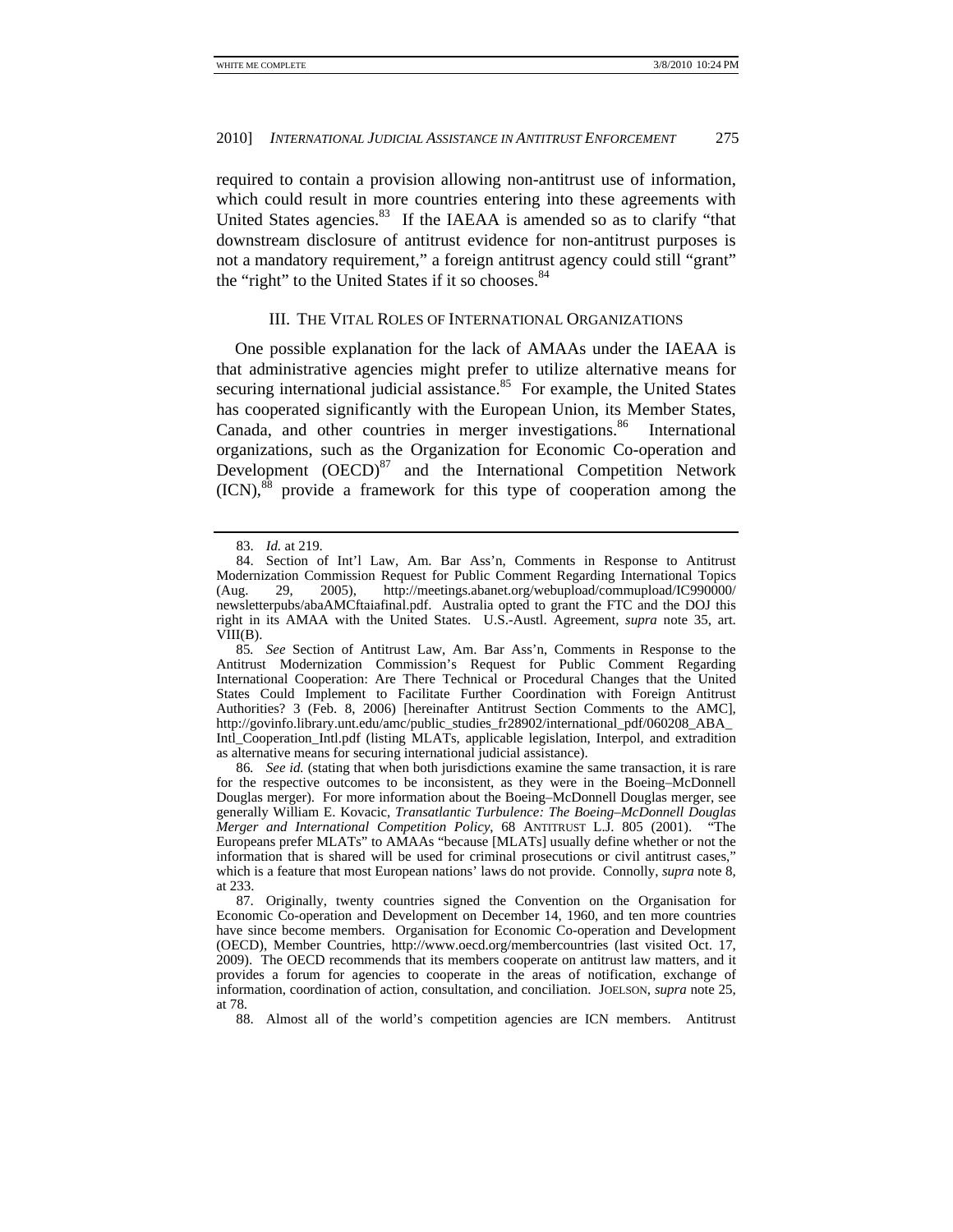agencies.<sup>89</sup>

Arguably, the ICN has the greatest potential to facilitate efficient, informal dialogue among the member agencies for three reasons. First, the ICN is an organization of antitrust agencies and not of governments, unlike the OECD, World Trade Organization, and the United Nations Conference on Trade and Development.<sup>90</sup> Because agencies, and not governments, comprise the ICN, its member agencies are best poised to assist each other informally on issues of antitrust policy. $91$  Increases in informal communication and assistance may lead to increased cooperation among the agencies when conducting cross-jurisdictional investigations or when enforcing antitrust laws.

Second, there is no formal structure to the ICN—it operates through working groups made up of government officials, academia, consumer groups, legal societies, and trade associations. $92$  These working groups command a level of expertise that may exceed that of the infrastructures of nongovernmental organizations with centralized structures. The compartmentalized structure inherent in working groups may allow the ICN to operate more efficiently than an entity with an operating structure with multiple levels of authority.

Finally, unlike the OECD, which consists mainly of high-income economies,<sup>93</sup> the ICN reaches almost all antitrust agencies. Thus, informal,

Section Comments to the AMC, *supra* note 85, at 4. For an up-to-date list of member agencies, see ICN Membership Contact List, http://www.internationalcompetitionnetwork. org/members/member-directory.aspx (last visited January 24, 2010).

<sup>89</sup>*.* Antitrust Section Comments to the AMC, *supra* note 85, at 2–4. Certain foreign domestic laws are not as permissive as those of the United States, and this lack of domestic authorization obstructs cooperation. The OECD has recognized that this lack of domestic authority interferes with cooperation in anti-cartel enforcement. In light of this effect on international judicial assistance, the organization has adopted a recommendation that its member states adopt more permissive domestic laws that would provide greater assistance, in hopes to combat cartels more effectively. HANDBOOK, *supra* note 23, at 22.

<sup>90</sup>*.* The International Competition Network (ICN) works closely with the WTO, OECD, and United Nations Conference on Trade and Development (UNCTAD), and the ICN Steering Group may invite representatives from these international bodies to contribute to ICN activities on the same terms as nongovernmental advisors. International Competition Network, Operational Framework, http://www.internationalcompetitionnetwork.org/index.php/en/about-icn/operationalframework (last visited July 9, 2009).

 <sup>91.</sup> The ICN is the only international body that is devoted exclusively to competition law enforcement. International Competition Network, About the ICN, http://www.internationalcompetitionnetwork.org/index.php/en/about-icn (last visited Aug. 18, 2009).

 <sup>92.</sup> William E. Kovacic, *Extraterritoriality, Institutions, and Convergence in International Competition Policy*, 97 AM. SOC'Y INT'L L. PROC. 309, 311 (2003), *available at* www.ftc.gov/speeches/other/031210kovacic.pdf.

 <sup>93.</sup> The World Bank categorizes twenty-seven of the thirty OECD member countries as high-income economies. World Bank, Country Groups, http://web.worldbank.org/WBSITE/EXTERNAL/DATASTATISTICS/0,,contentMDK:204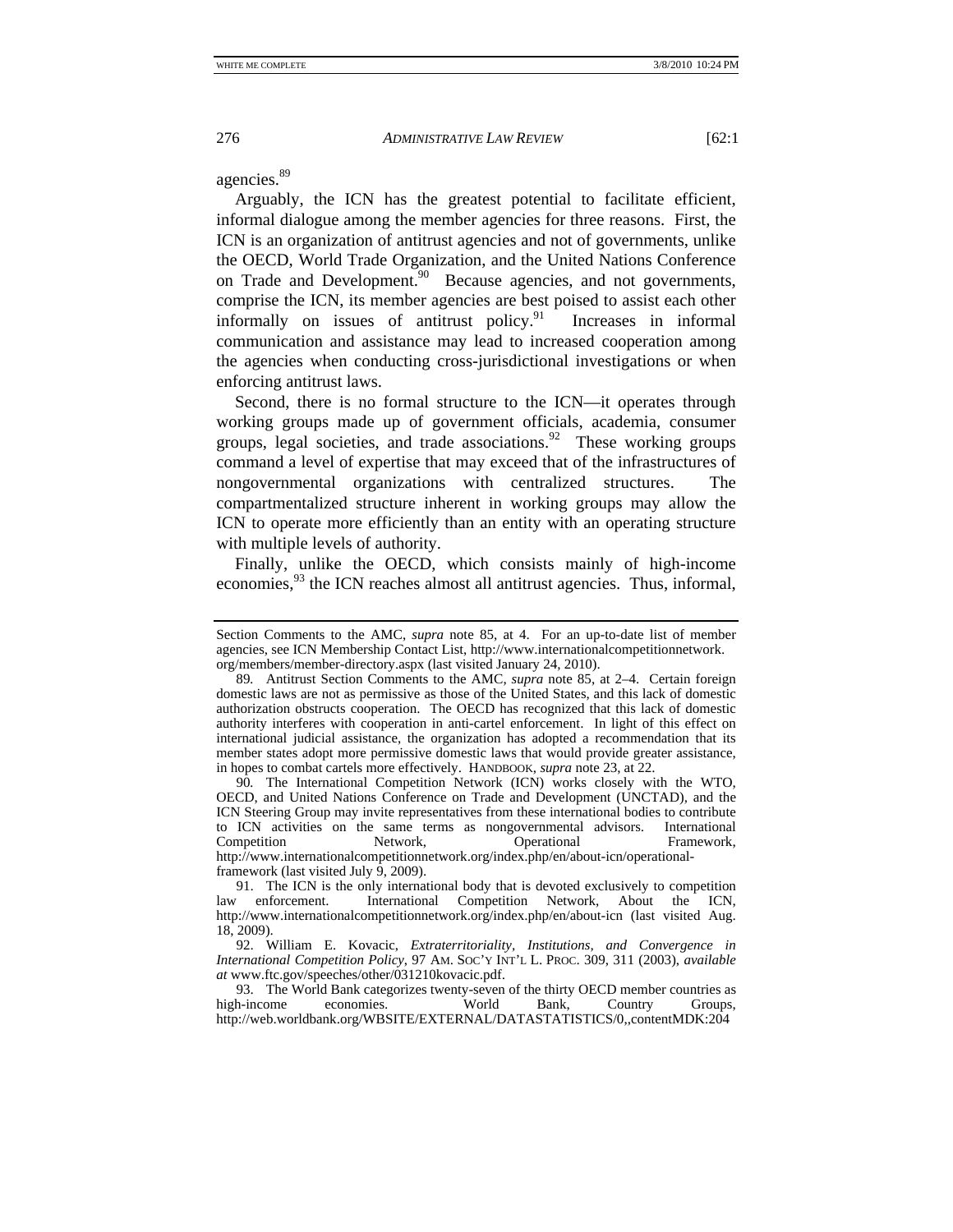streamlined communication that includes newer antitrust agencies would further the organization's goals of cooperation and convergence.<sup>94</sup> One potential obstacle is that younger agencies with fewer resources may not be willing or able to designate resources to building an institutional framework that would support active participation in international organizations.<sup>95</sup> This obstacle can be overcome by convincing these agencies that investments in institution building are a critical part of enforcement activities.<sup>96</sup> As agencies and governments converge on consistent antitrust enforcement policies, the IAEAA may become more effective as governments go beyond mere cooperation in the sharing of information and shift toward greater cooperation in the evaluation and analysis of cases.<sup>97</sup>

#### **CONCLUSION**

The rise of globalized industries has led to a greater need for international judicial assistance in antitrust enforcement. Although treaties exist to facilitate international cooperation for judicial assistance purposes, the United States' agencies still face obstacles when obtaining evidence from abroad. These hardships stem from the differences in the adjudicative cultures of the United States and foreign nations. Specifically, the United States' use of administrative agencies for antitrust enforcement and its unique use of pretrial discovery stand in stark contrast to the procedures and customs of many foreign nations.

The IAEAA sought to balance international cooperation and the protection of confidential data by providing a method for antitrust

 95. *See* Kovacic, *supra* note 92, at 311 (noting that academics and practitioners tend to grade competition authorities based on the cases they prosecute, so agencies may be more apt to allocate resources toward antitrust enforcement and not toward institution building).

 96. *See id.* (indicating that successfully developing widely accepted international antitrust policy standards would require that agencies reallocate some resources away from the prosecution of cases).

97*. See* Tuttle, *supra* note 13, at 352–53 n.284 (explaining that the informal accord reached between the European Union and the United States allows for simultaneous review by both authorities of merger proposals, but does not provide for cooperation in the evaluation of the cases because the respective authorities have differing competition policy).

<sup>21402~</sup>pagePK:64133150~piPK:64133175~theSitePK:239419,00.html#OECD\_members (last visited January 24, 2010).

 <sup>94.</sup> An example of the substantial results that have come from agencies sharing experiences and best practices is the set of ICN Recommended Practices for Merger Notification and Review Procedures. Because these recommendations have become an international standard that has led to changes in various laws, they have reduced costs for parties to international mergers while making their merger review process more efficient and effective. Randolph W. Tritell, Assistant Dir. for Int'l Antitrust, FTC, Statement at the Antitrust Modernization Commission Hearing on International Antitrust Issues 4–5 (Feb. 15, 2006), *available at* http://govinfo.library.unt.edu/amc/commission\_hearings/pdf/ Statement\_Tritell.pdf.